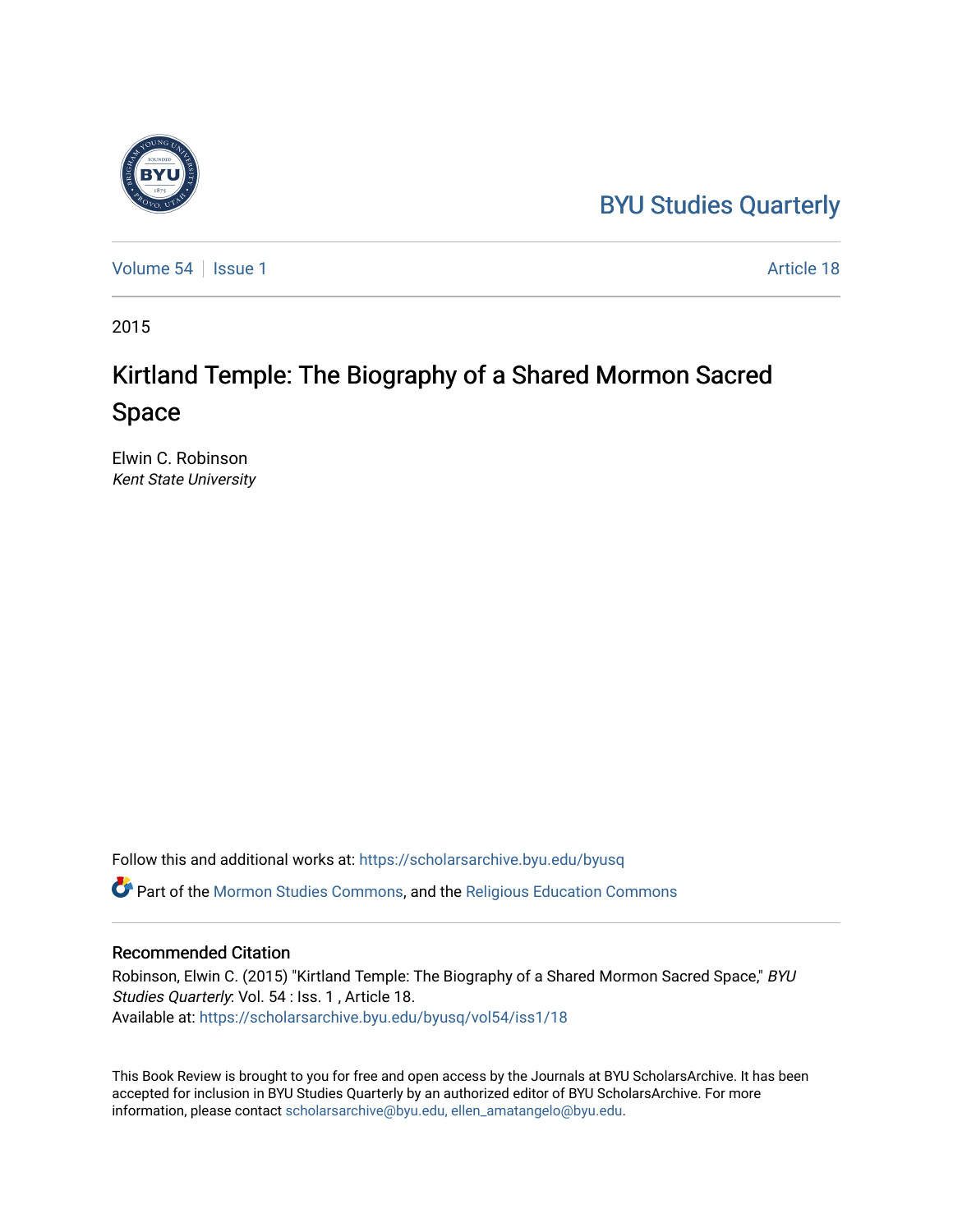David J. Howlett. *Kirtland Temple: The Biography of a Shared Mormon Sacred Space.* Urbana: University of Illinois Press, 2014.

*Reviewed by Elwin C. Robison*

David J. Howlett, a professor and member of the Community of Christ, opens up a view of the Kirtland Temple that is not often considered by members of The Church of Jesus Christ of Latter-day Saints. Howlett chronicles the various ways that the Kirtland Temple has been a point of conflict and confluence, influencing the interaction between faith traditions stemming from Joseph Smith's religious experiences.

In the first section of the book, Howlett summarizes the history of the Kirtland Temple, the groups who worshipped there, and the activities that brought meaning to their worship. In the second section, Howlett selects three themes for discussion: the "Kirtland curse," the Lundgren tragedy, and the construction of the new Independence Temple by the Community of Christ. In the final section, he looks at temple pageants, the evolution of temple tours, and recent conflict over LGBT worship in the temple.

Howlett's study demonstrates that congregants who have worshipped in the temple after 1880 have claimed rich spiritual experiences. As the early RLDS members worked to "restore the temple to its original physical condition, they believed that they had restored themselves to their ancestors' spiritual condition" (46). In the early twentieth century, they conducted at the temple and its grounds week-long "grove meetings" or "reunions" for the purpose of spiritual revival (58). Many plays and pageants have been performed around the theme of the Kirtland Temple, and Howlett gives helpful context to the theatrical approaches of different faiths that desire to "possess" the temple (even if only in the metaphorical sense). The book effectively contrasts these productions, and paints a picture of the different ways the temple has been viewed by LDS and RLDS members (132–43).

*BYU Studies Quarterly 54, no. 1 (2015)* 205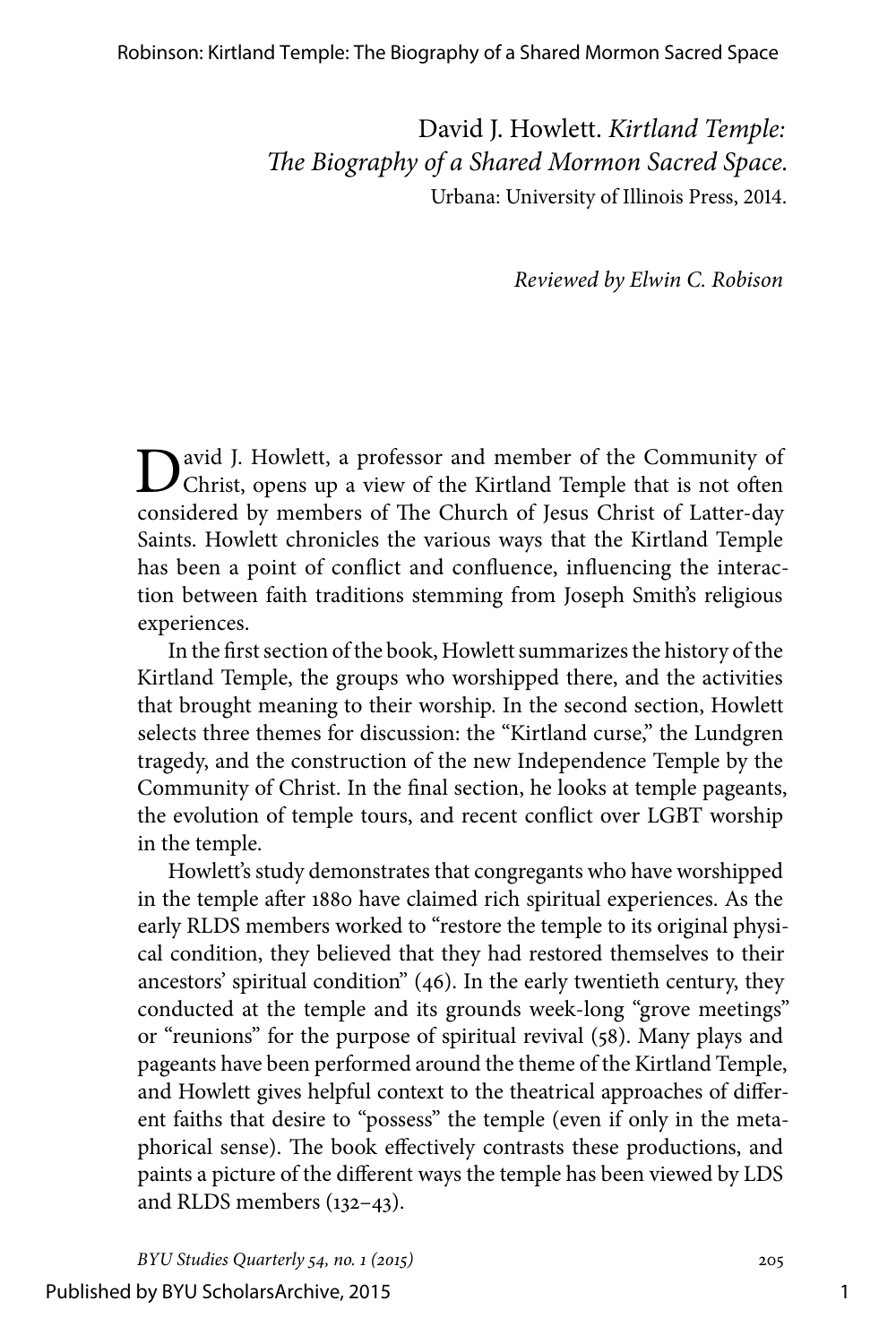Chapter 5 recounts the story of Jeffery Lundgren, a principal guide at the Kirtland Temple in the 1980s. Many people of both LDS and RLDS faiths interacted cordially with him during his years as a temple guide; I was also given my first tour of the temple by Lundgren (he seemed odd to me, but not more than others I have known with myopic interests in Christian eschatology). Unbeknown to many around to him, Lundgren came to see himself as "the Destroyer," and he later committed mass murder in an effort to cleanse his flock before initiating his plan to seize the temple. While this gruesome history is not central to the book, it is a valuable glimpse into the anatomy of extremism and the conditions that allow it to develop.

Chapter 4 gives extensive coverage to the "Kirtland curse." In 1841, Hyrum Smith wrote a letter urging the Saints to leave Kirtland and come to Nauvoo. He wrote that a scourge was upon that land, and that only the children of the Ohio Saints would "build up Kirtland" (80). The quantity of coverage given to this subject seems out of place in a book on the temple. I resided in the region through many of the years the "curse" was discussed; its role in the contested space of the temple seemed at most limited to a small subset of Latter-day Saints. Some LDS leaders in the late 1960s and 1970s concluded that the "curse" needed to be lifted for the faith to grow in Ohio. No doubt this interpretation was effective at channeling the enthusiasm for missionary work and perhaps for channeling interest in restoring historic Kirtland properties (94). Those raising awareness about the "curse" were often not native to the area, and they perhaps unwittingly dismissed the valiant efforts of local Latter-days Saints to establish the faith in northeast Ohio during the 1950s and 1960s.

Methodological challenges are inherent in some of the source material available to Howlett. He quotes from temple tour comment cards, which is problematic because one can miss the center and only see the fringe of opinion. More problematic is the use of comments by Internet "trolls." Certainly everyone can find offensive, narrow-minded, and virulent discourse on any and every subject on the Internet. While Howlett's research for the most part appears thorough, I question whether such sources should be considered in a scholarly study that seeks to understand the common ground between religious faiths.

While interpretation of events can be a matter of context, the record itself should not be dismissed due to context. Howlett's statement that "no record of the vision [of the Kirtland Temple design] has survived" (19) does not take into account the full historical record. While Howlett is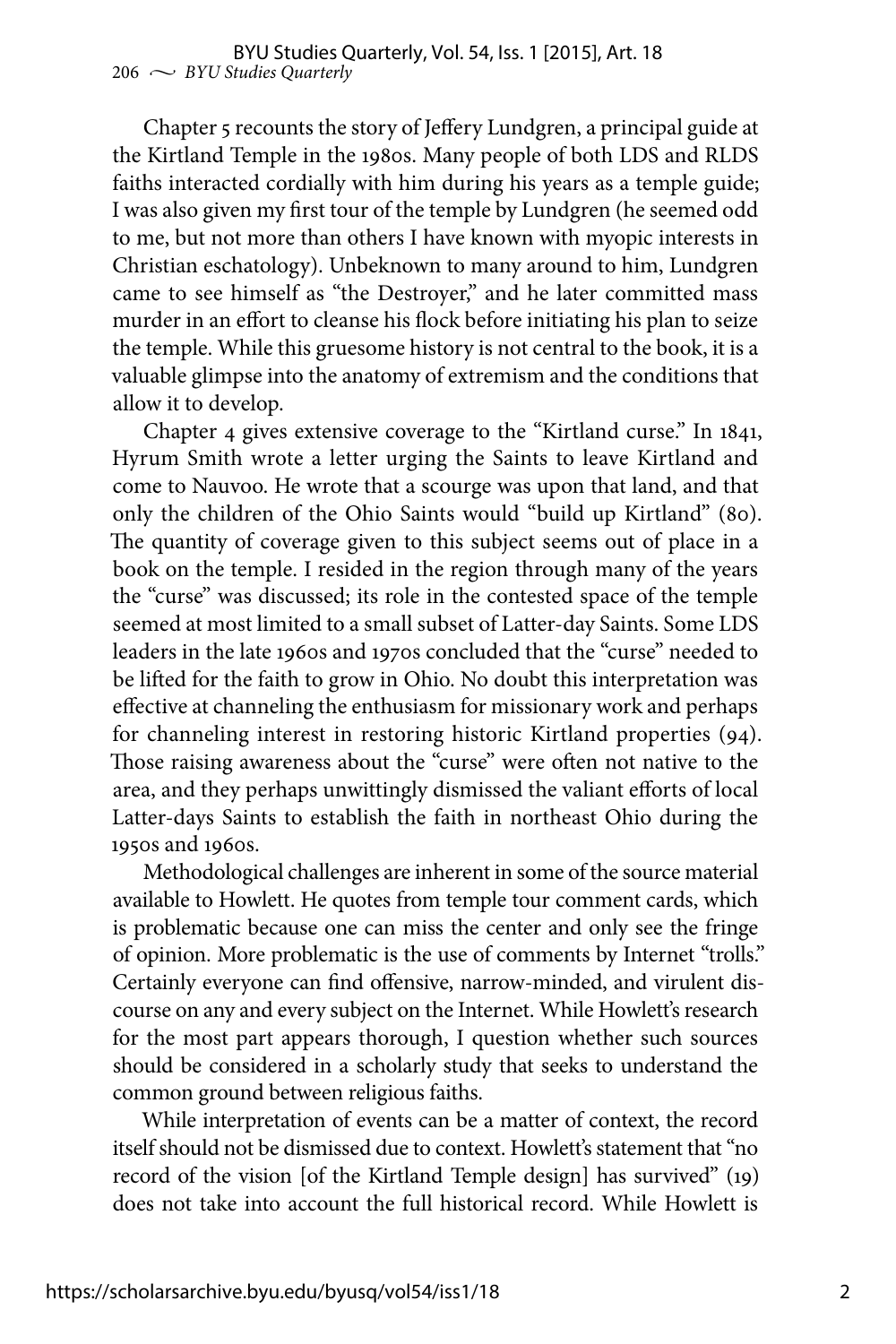correct in that the vision was not included in official Church publications, Joseph Smith, Sidney Rigdon, and Frederick G. Williams produced a set of drawings and wrote a description of the building based on the vision.<sup>1</sup> I would argue that the drawings and description constitute an important contemporary record of the vision. Another incongruity is Howlett's statement that "the vast majority of the 1836 Mormons at Kirtland had no knowledge of Smith's experience" of the vision recorded at the Kirtland Temple dedication (25, 162). I do not take exception with his opinion that not all fully understood the implications of the keys that were given to Joseph Smith during the vision, but the conclusion that few had knowledge of the experience does not match the historical record. As just one example, the mother of Mary Ann Stearns Winters showed her the "place on the pulpit" where the Savior and other prophets stood.2 If a lay member and her four-year-old daughter knew of the vision, can we not assume that many others did as well? Also, while the statement that only full tithe payers are admitted to LDS temples is correct  $(41)$ , that is only one requirement among many. Latter-day Saints must show their willingness to live a Christlike life by being honest, being faithful to spouse and family, and striving to serve their neighbors. By singling out tithing, it sounds like one pays admission to enter a temple.<sup>3</sup>

Howlett dwells often on the concept of "contested space," and perhaps the most interesting point of contested space I encountered in the book was Howlett's reaction to the *This is Kirtland!* theatrical production created by Latter-day Saints. His reaction, and my reaction to him, acts as something of a microcosm that demonstrates the ongoing challenge of creating civil interfaith dialogue. Howlett begins generously: "*This is Kirtland!* was a very entertaining play; it was filled with dancing, witty dialogue, and toe-tapping songs that I sang in my head for days afterward." At one point, however, Joseph Smith and his wife Emma sing a love duet. Howlett recounts from his field notes how he felt like standing up and yelling, "Hypocrite! You cheated on your wife in this time period when you were sleeping with Fanny Alger!" (142). First, Howlett assumes that a relationship with Alger is a fact, while

<sup>1.</sup> Elwin C. Robison, *The First Mormon Temple: Design, Construction, and Historic Context of the Kirtland Temple* (Provo, Utah: BYU Press, 1997), 8.

<sup>2.</sup> Mary Ann Stearns Winters (1833–1912), MS 119, Church History Library, The Church of Jesus Christ of Latter-day Saints, Salt Lake City.

<sup>3.</sup> Howlett references this observation on tithing to Laurel B. Andrew, a scholar who has never entered an operating LDS temple.